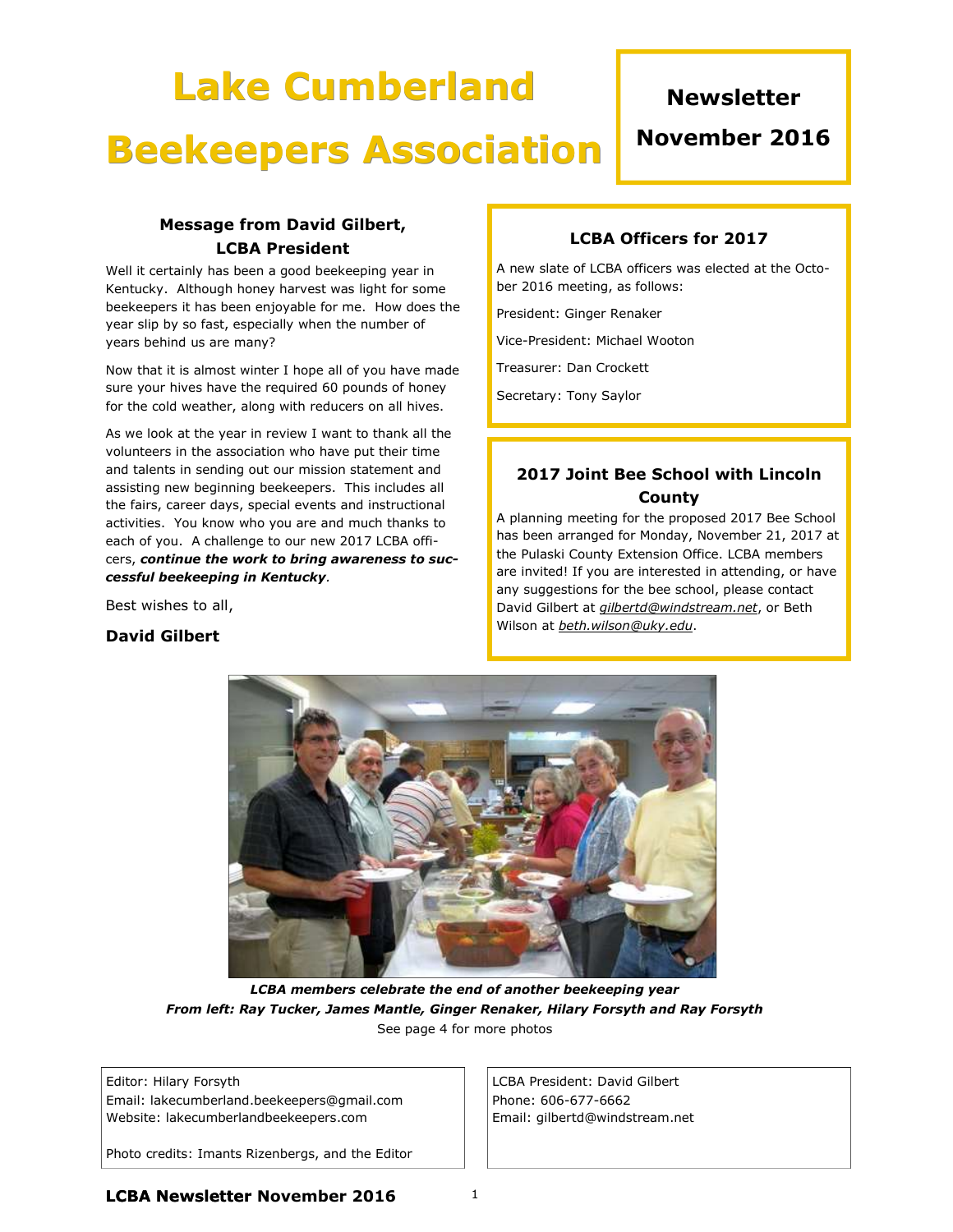## Looking back on 2016

At the October 2016 meeting I shared the LCBA Year in Review with attendees talking about the ten monthly program topics and the community outreach conducted by various LCBA members this past year. I also mentioned the tremendous growth of our "bee club" and would like to share a little of LCBA history.

Last month six LCBA members met in the brick house annex to plan a beekeeping presentation for nine groups of 4<sup>th</sup> graders at Wolf Creek Hatchery on Oct. 21. We were sitting around the kitchen table where Lake Cumberland Beekeepers Association was formed in March of 2004 and continued to meet each month until 2010. Randy Ison was the first president of LCBA and the group had about 8 very knowledgeable beekeepers. Some of these earlier beekeepers went on to start new "bee clubs" closer to their homes in Clinton, Lincoln, and Russell Counties which exist today.

Membership has always been changing with addition of new folks and the loss of members who passed away, found it more trouble than it was worth, or were physically unable to keep hives anymore. What has exploded is the number of new folks getting into beekeeping since 2010. We had 18 beekeeping operations in 2010 and after the  $1^{st}$  Beginning Beekeeping School of 2010 we had 32 operations…a gain of 14 beekeepers.

In April 2010 Ray Tucker was elected President of LCBA. Meetings were held in the basement of the Pulaski Extension Office as we had outgrown the brick annex.

Ray encouraged all members to go out and talk about beekeeping to local clubs, school groups, and whoever would listen. Ray insisted that teaching others should be a big part of our mission statement. After the 2<sup>nd</sup> LCBA Beginning Beekeeping School in 2012 we had about 45 beekeeping operations. Our past president, Randy Ison, was now president–elect of the Kentucky State Beekeepers' Association and LCBA "was on the map" hosting the fall meeting of KSBA in Somerset, KY. The keynote speaker at that meeting talked about the Colony Collapse Disorder which was now the center of a nationwide media blitz. The whole country was worried about the survival of honeybees.

In 2013 when David Gilbert took over as president he appointed a committee to write by-laws, established yearly goals, and led LCBA through the biggest membership expansion to date. The 100 student Beginning Beekeeping School planned and implemented by Dorothey Morgan, Beth Wilson, and other members of LCBA in the spring of 2015 boosted the membership. David Gilbert and Hilary Forsyth submitted regular Commonwealth Journal articles on aspects of beekeeping that aroused much interest in the local community along with LCBA presence at Earth Day, Green Living Fair and other public gatherings. In 2016 our past president, Ray Tucker, served as KSBA president and Lake Cumberland Beekeepers' Association has 17 new members this year for a total 73 beekeeping operations.

- Pat Rizenbergs

## Latest news from KSBA

#### Beekeepers asked to report October 1 Honey Production

In addition to the request for LCBA members' hive counts for 2016 described in Pat Rizenberg's article above, Tammy Horn Potter requests that members let her know how many pounds of honey they harvested up to October 1, 2016. Email tammy.horn@ky.gov stating your name, county, and pounds of honey harvested. Full details of Tammy's request appear in the latest KSBA newsletter, Beelines at (http://www.kyagr.com/ statevet/documents/BEELINES-OCTOBER-2016.pdf).

The information on hive counts and honey harvests is requested by the Kentucky Department of Agriculture, which is updating its information on honey crops within the Commonwealth in accordance with state law. Beekeeper participation is voluntary, but these are vital

statistics that will give more power to us beekeepers and our bees!

Also in the latest KSBA newsletter, Beelines:

#### The Top 10 Mistakes most newbie beekeepers make

Written by Hilary Kearney, and reprinted in Beelines from Modern Farmer magazine.

With our bees settled down now for the winter, this is an excellent time for beekeepers to review their beekeeping gains and losses for the year,. What better than a simple review on beekeeping practices.

This article should be recommended reading for all of us beekeepers, new, middling and experienced alike!

http://www.kyagr.com/statevet/documents/BEELINES-OCTOBER-2016.pdf

#### New regulations regarding antibiotics come into effect January 1, 2017

New regulations covering the use of antibiotics in beehives come into effect in January 2017. Information on these new regulations is posted on the LCBA website at http://lakecumberlandbeekeepers.com/resources/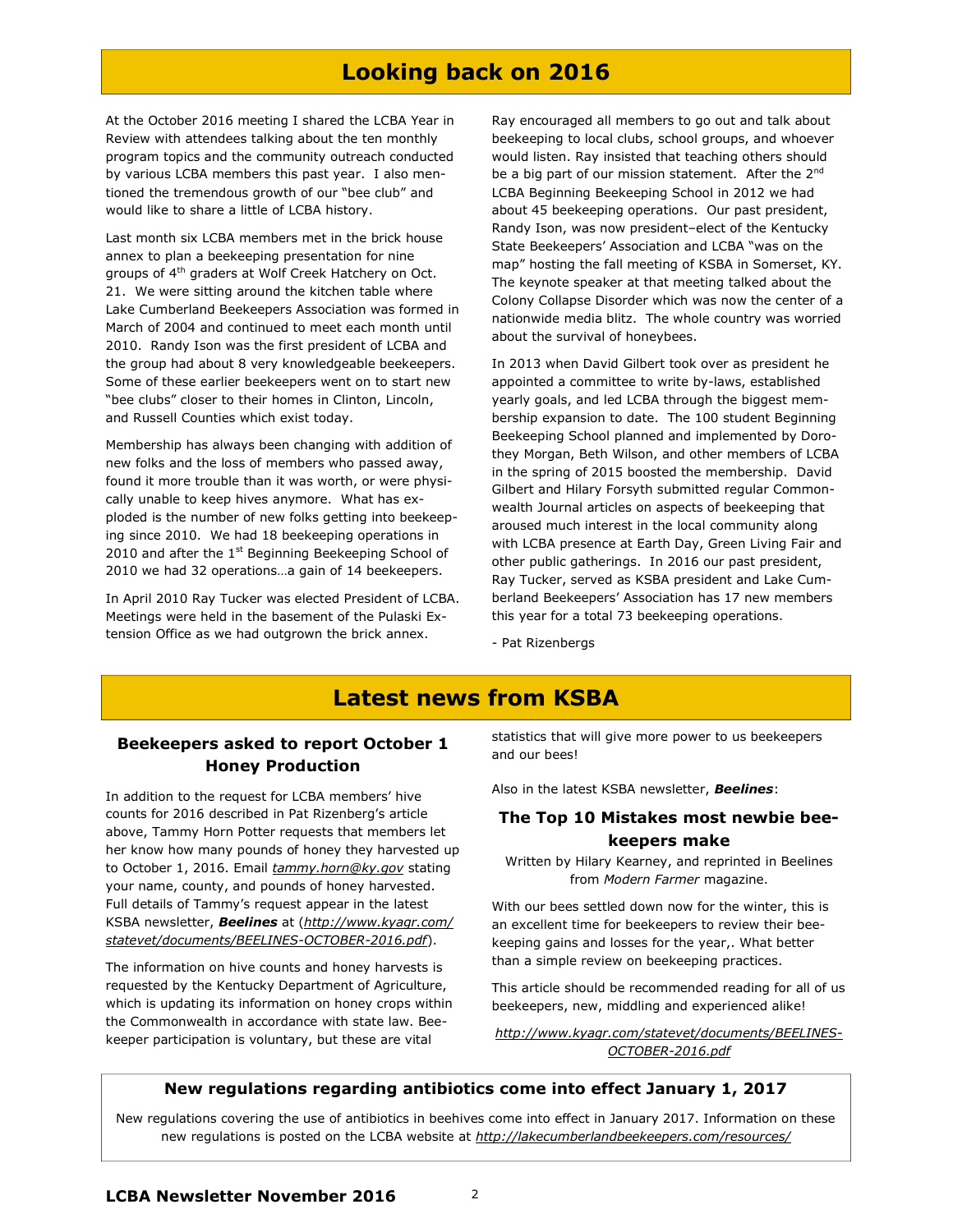## LCBA outreach at Wolf Creek Eco-Day 2016

On October 21, 2016, Wolf Creek National Fish Hatchery in Jamestown, Kentucky, held its annual Outdoor Eco Adventure Day for over 200 Grade 4 pupils of Russell County schools. LCBA was invited to give a presentation on bees and beekeeping at the event, and a team of six LCBA members ran the exhibit.

We divided our presentation into 3 stations: Beth Wilson introduced the exhibit and, to put beekeeping in context with farming life, explained that keeping honey bees was much like keeping any other livestock. Hilary Forsyth demonstrated the components of a bee hive and described how bees drew their comb on the

frames; Pat Rizenbergs recounted the lifecycle of a bee; Mike Wooton donned his bee jacket and described the process of inspecting a hive and harvesting a frame of honey. Finally we had the LCBA observation hive on display to give the kids a close-up view of some bees.

What a great opportunity this was to share our enthusiasm for bees with these young people! The students were very attentive and came up with some very astute questions.

Thanks to Imants for the photos, and to Beth Wilson and Ray Tucker for setting up the observation hive.